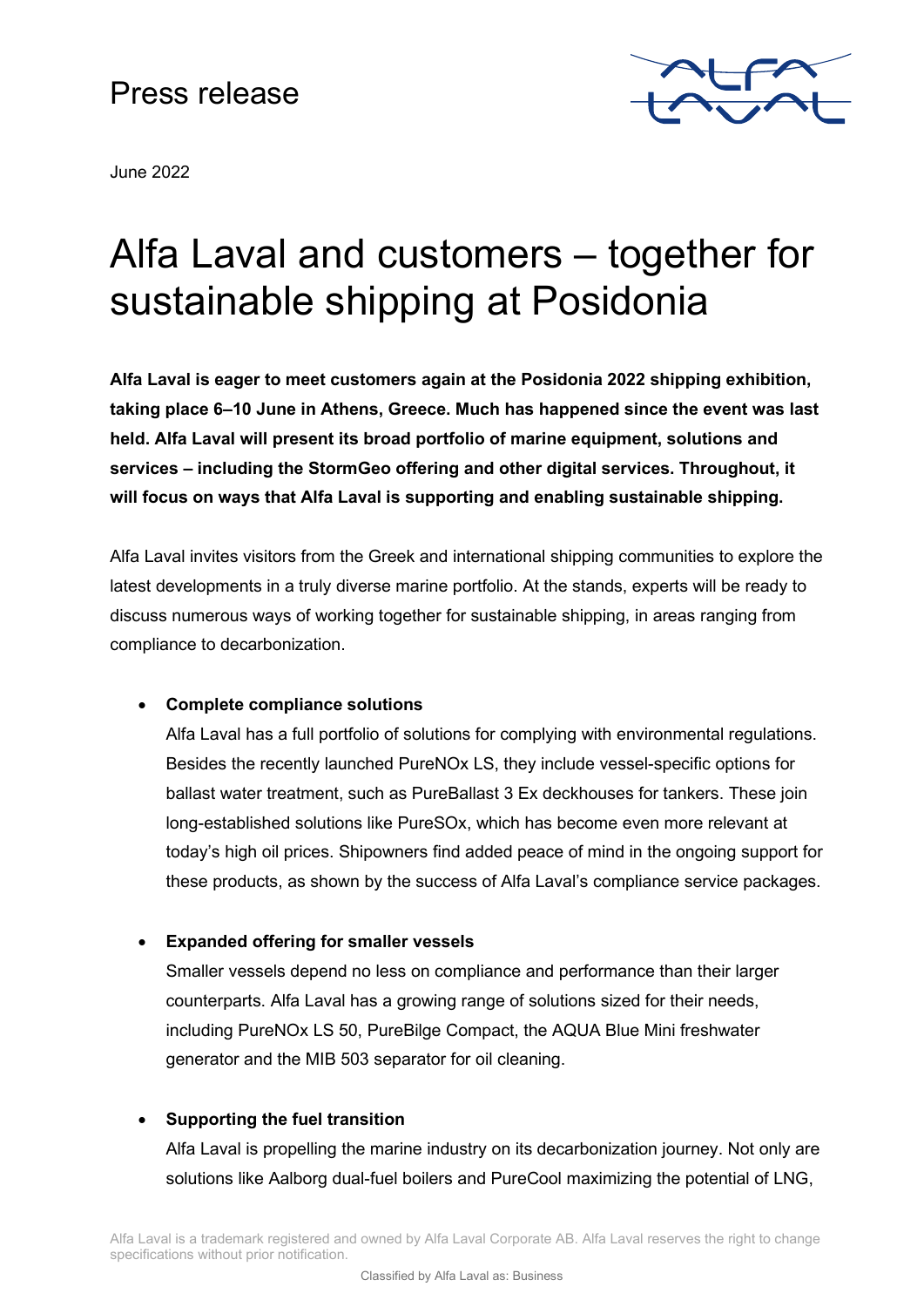Alfa Laval is also working with the full range of fuel alternatives. Those include LPG, biofuels, methanol and soon ammonia, represented in a fast-growing range of solutions. As a member of key organizations, such as the Methanol Institute and the Mærsk Mc-Kinney Møller Center for Zero Carbon Shipping, Alfa Laval is also partnering with others in the industry to meet fuel and emission challenges.

#### • **New paths to energy efficiency**

From the differing requirements of future fuels to regulations like EEDI/EEXI and CII, decarbonization puts energy in focus. Alfa Laval is providing compact new ways to recover and save energy, such as the Aalborg Micro and the recently launched E-PowerPack. Other energy-saving solutions will come, including wind-assisted and wind propulsion from Oceanbird, a joint venture between Alfa Laval and Wallenius.

#### • **Effective answers from bow to stern**

Through efficiency and reliability, even traditional equipment can make vessels more sustainable. Alfa Laval continues to enhance and expand these benefits, for example through a new marine line of gasketed plate heat exchangers and new platforms for oil treatment and filtration. Other advances include the launch of Viscochief 3, making Alfa Laval's cutting-edge booster automation available to more customers.

#### • **Worldwide service – physical or digital**

Through 24/7 Service & Support, customers have easy access to the Alfa Laval Marine Service network – anytime, anywhere. Alfa Laval experts support customer success on board, but today more than 50% of service needs can be solved remotely. For example, the newly launched Marine Online Field Service enables remote troubleshooting of Alfa Laval centrifugal separators and PureBallast systems. With live remote assistance from Alfa Laval experts, crews can be guided to a solution and return quickly to efficient operations.

Visitors to Posidonia will be able to discuss these topics and learn about the many related solutions. Alfa Laval, including StormGeo, will be located at Stand 2204, Hall 2.